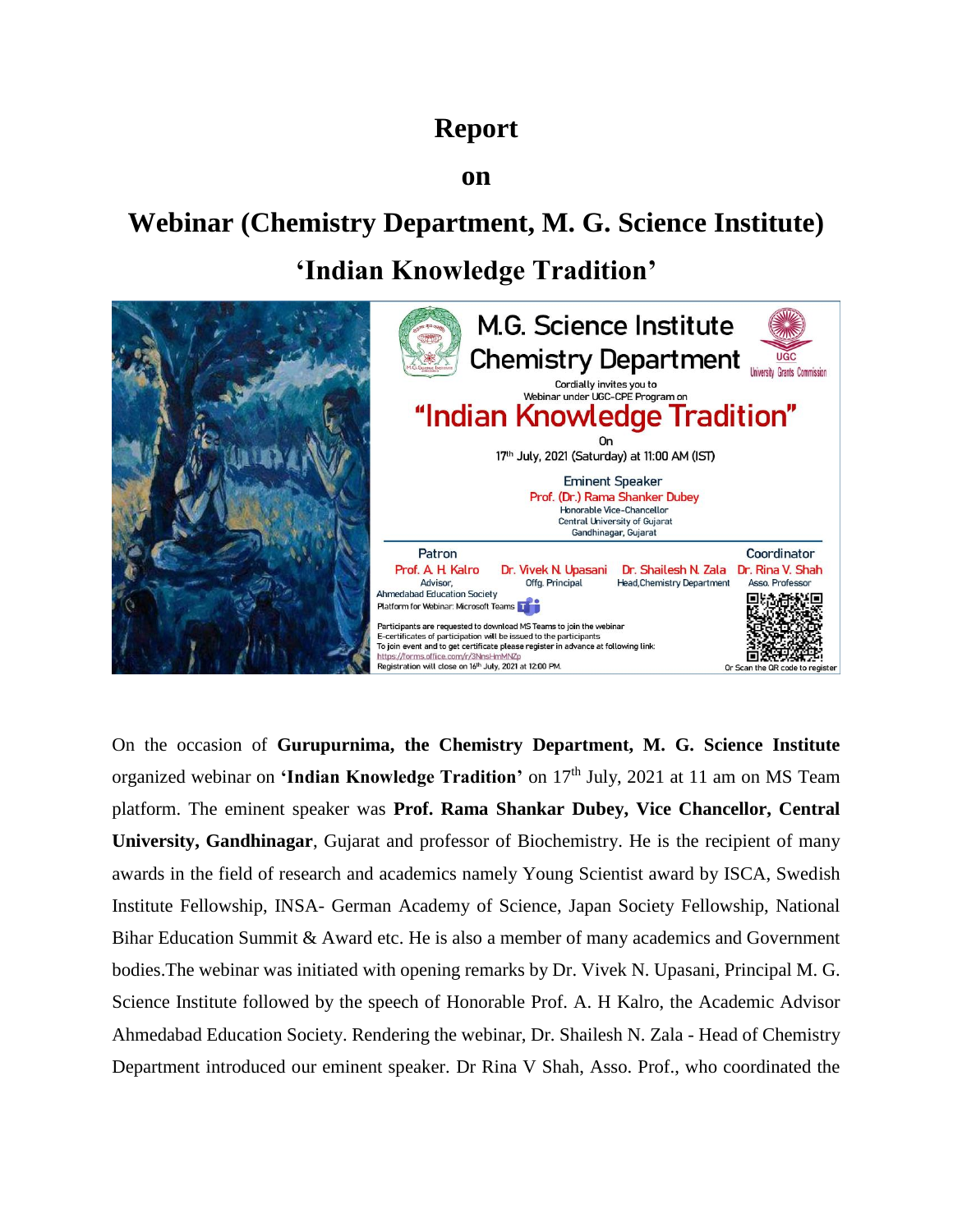event. Along with this many Faculty members and students remained present to celebrate Gurupurnima through this webinar. About 200+ participants attended this webinar.

The eminent speaker Shri Rama Shankar Dube talked about ancient Indian power of *knowledge* in a very lucid manner. He made us informed about Maharshi Kanad - for the invention of atom and conversion of matter to energy, Maharshi Sushrut who introduced about more than 300+ Surgeries, Acharya Nagarjun -to convert Mercury to Gold, Maharshi Aryabhatt for Astronomy and introducing pi value and about many more ancient Indian scientists. He also tried to convey that the tradition of Gurukul with Guru- Shishya is the best option for the overall growth of person, person to Nation and Nation to the overall world. Overall every participant was benefited through this webinar to know about "**Indian Knowledge Tradition"**. The attendees were also awarded the certificate for the participation.

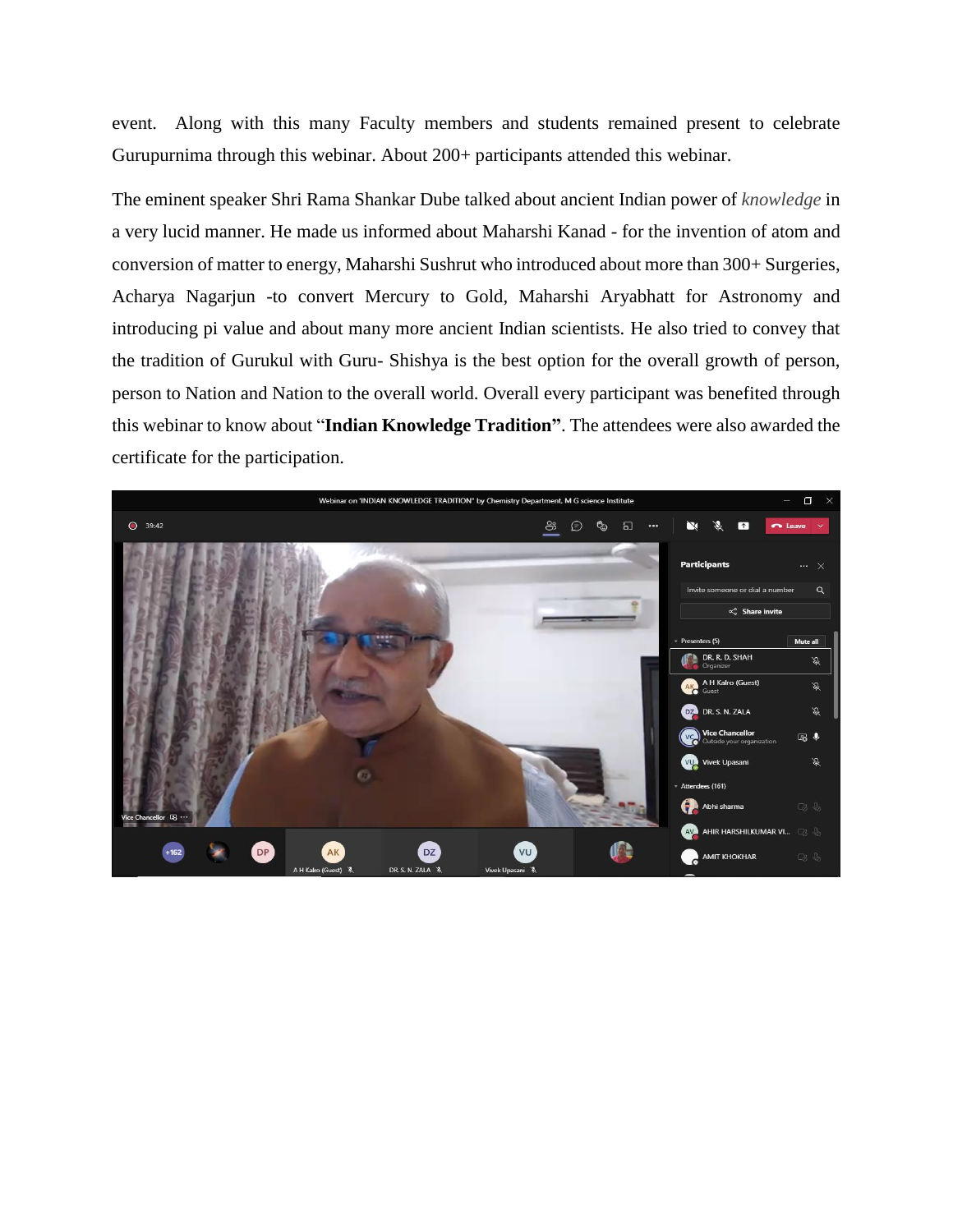